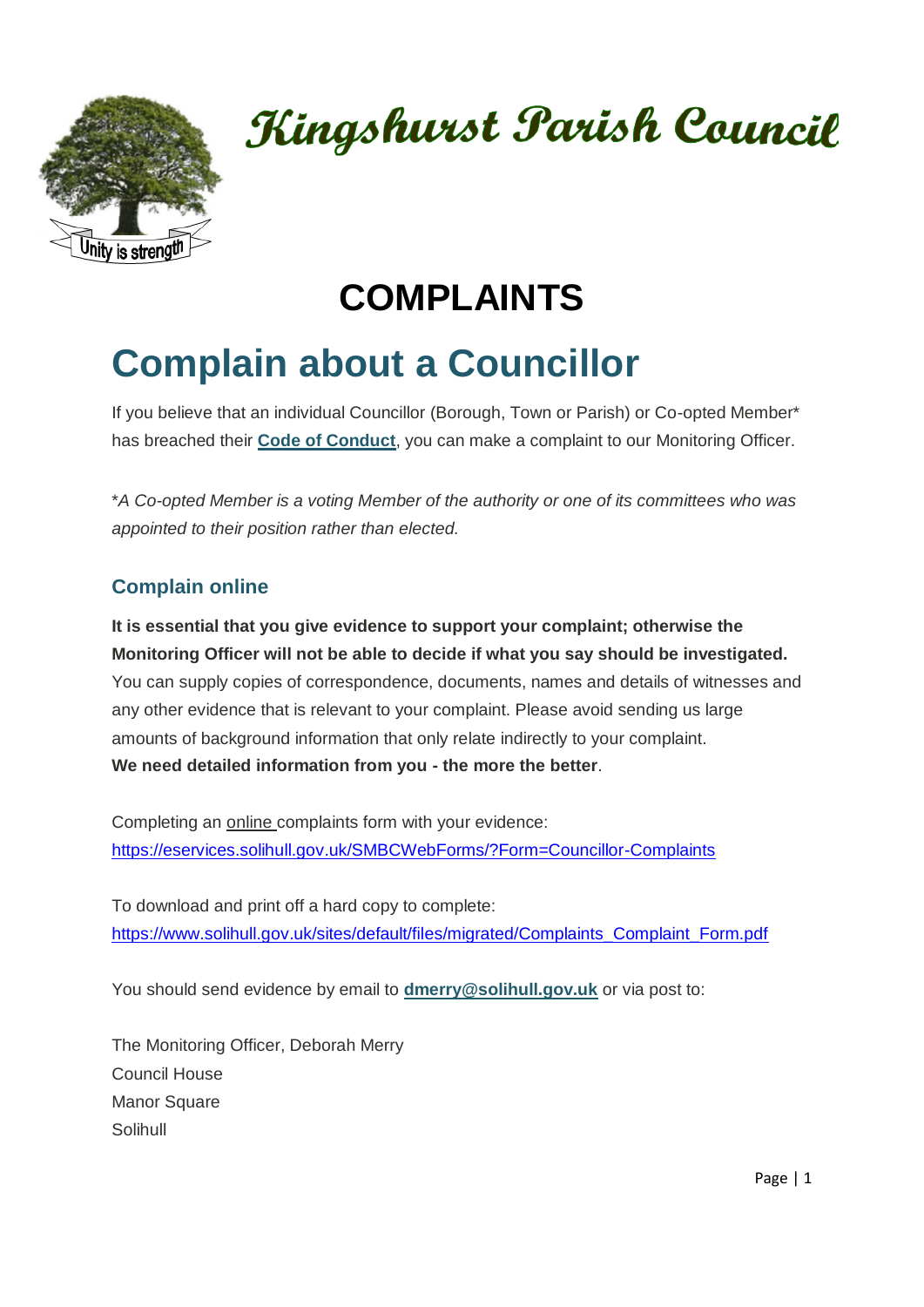West Midlands B91 2QB

#### **Complaints we cannot consider**

The Monitoring Officer cannot consider:

- Complaints where a member is not named
- Complaints that are not in writing
- Incidents or actions not covered by the Code of Conduct
- Complaints about incidents which occurred before a member was elected
- Complaints about how SMBC council or a council employee has acted you should make a complaint about council services [https://www.solihull.gov.uk/Tell](https://www.solihull.gov.uk/Tell-us/Comment-complain-or-compliment-our-services)[us/Comment-complain-or-compliment-our-services](https://www.solihull.gov.uk/Tell-us/Comment-complain-or-compliment-our-services)
- Complaints about how town or parish council has acted (you should contact the Parish Council)

#### **Confidentiality**

We are unlikely to be able to keep your identity confidential from the person you are complaining about. If you think there are good reasons why they should not be informed, please discuss this with the Monitoring Officer.

#### **What happens next**

Your complaint will be processed in accordance with the Council's Code of Conduct Complaint Procedure found on the SMBC website.

We will consider your complaint in consultation with the member's political group leader (if they belong to a political group).

We must consult an Independent Person if we decide to investigate an allegation that the Code of Conduct has been breached. The member who is under investigation may also consult an Independent Person.